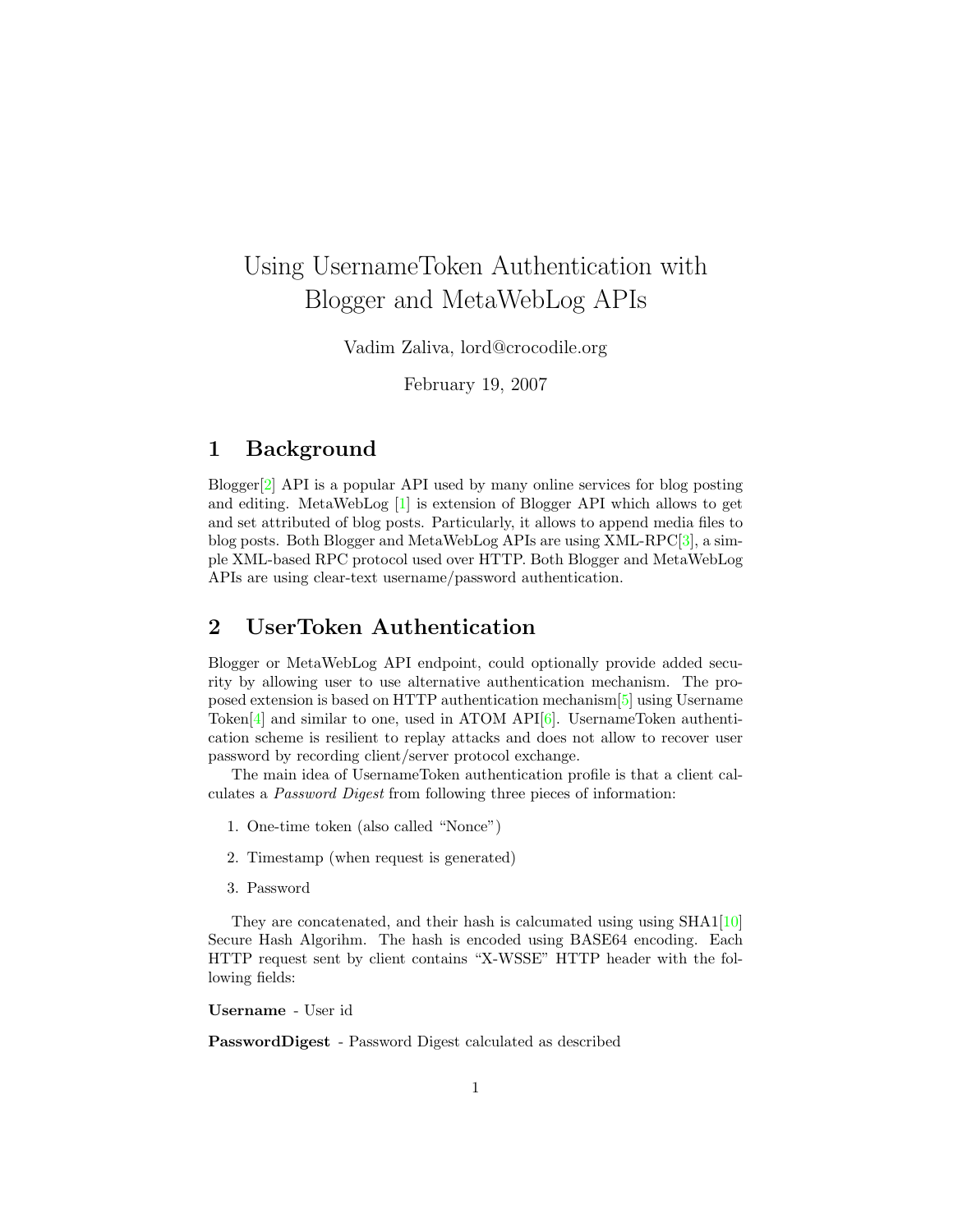Nonce - One-time token, used during digest calculation

Created - Timestamp, used during digest calculation

For informal descirption see [\[9\]](#page-2-7). For more formal specification please refer to  $[4]$ .

#### 3 Compatibility

For backwards compatibility, the signatures of all Blogger and MetaWebLog API methods remain the same. They still expect username and password parameters. However, if client has provided alternative authentication information per this document, the username and password parameters in API calls are ignored and authentication is performed based on information provided via HTTP protocol headers. A user name provided in "X-WSSE" header supersedes the value username parameter in API calls.

A server could support both new and old authentication models. If server supports only new model (deeming old one not sufficiently secure), it should reject all non-authenticated requests with 401 HTTP error code. For example, server response:

```
HTTP/1.1 401 Unauthorized
WWW-Authenticate: WSSE realm="foo", profile="UsernameToken"
```
Indicates that client has not provided satisfactory credentials using "WSSE" authentication scheme using "UsernameToken" authentication profile for realm "foo".

Authentication failures caused by username/password mismatch when old authentication scheme is used are reported by return XML-RPC Fault response from API method.

#### 4 Examples

Client request to Blogger API "getUsersBlogs" method using UsernameToken authentication:

```
POST /API/V1 HTTP/1.1
Host: blog.example.com
Content-Type: text/xml
Authorization: WSSE profile="UsernameToken"
X-WSSE: UsernameToken Username="lord", PasswordDigest="quR/EWLAV4xLf9Zqyw4pDmfV90Y=", Nonce
Content-length: 515
```

```
<?xml version="1.0"?>
<methodCall>
  <methodName>blogger.getUsersBlogs</methodName>
```